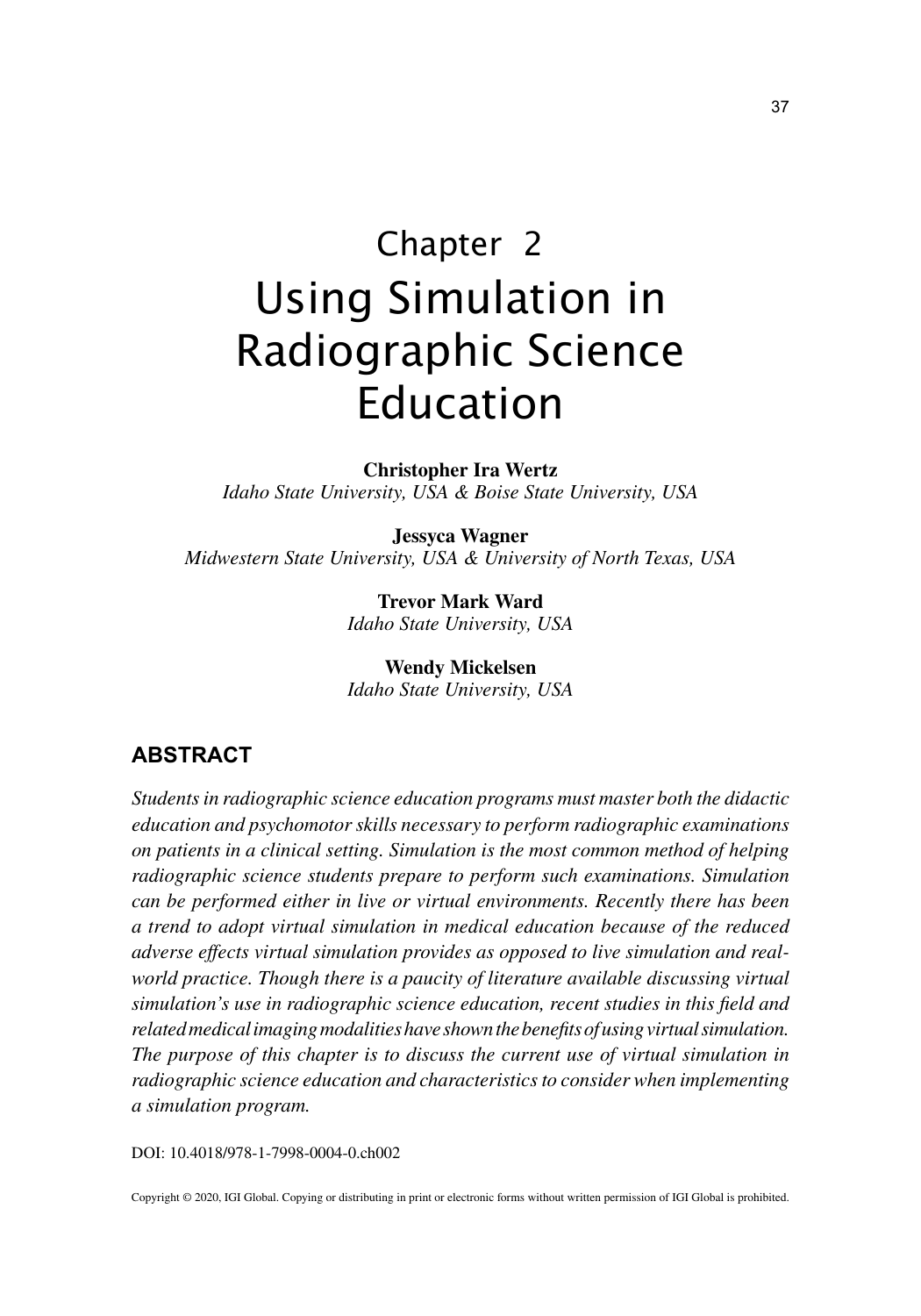#### **INTRODUCTION**

Radiographic Science (RS) education, like all healthcare education, is uniquely different from education in other professional fields. While education for other professional fields (e.g., engineering, history, English, education, biology, etc.) focus solely on didactic or schoolwork learning, healthcare education is dually split between didactic and clinical education (Densen, 2011; Scheckel, 2009). Students are not only expected to acquire the technical, cognitive learning required, but they must also master the psychomotor skills necessary to apply didactic knowledge to patients in a clinical setting.

Historically, for adult learners, pedagogical techniques (i.e., teacher-directed methods) are often preferred by those who have progressed the furthest in formal education, as is the case with students in higher education (Cross, 1982). This is not surprising as the majority of organized education is based on pedagogical principles, and those with more education have more experience with and feel comfortable in well-structured classes and lectures (Hulse, 1992).

In contrast, modern learning theories for adult learners include self-pacing and the ability for repetition, real-time and learner-controlled feedback, and on-demand accessibility to education at the convenience of the learner (Cook et al., 2012; Decker, Sportsman, Puetz, & Billings, 2008; Kong, Hodgson, & Druva, 2015; Olxaewski & Wolbrink, 2017). Traditional pedagogical techniques are not suited for modern adult learners in radiographic science education. There is a need for academic transformation and pedagogical innovation in RS education, because students are required to learn radiological and medical theory and technical information before being able to apply that knowledge to a clinical setting. Educators must find ways to adapt modern learning theories for adult learners to successfully educate the next generation of healthcare professionals. Simulation, both real-life and virtual simulation, has been found to be the most common educational tool used to train and prepare modern students in healthcare (Motola, Devine, Chung, Sullivan, & Issenberg, 2013; Shanahan, 2016).

Real-life simulation, a common practice in radiographic education, is the use of high-fidelity mannequins, disarticulated phantoms, and real-life people for the practice of radiographic positioning (Ahlqvist et al., 2013; Berry et al., 2007; Cook et al., 2012; Gordon, Oriol, & Cooper, 2004; Kasprzak, 2016; Kong et al., 2015; Wright et al., 2006). Virtual simulation, technology-enhanced simulation performed through the medium of a computer software program, offers the added benefits of self-paced learning, repetition, constant access, and instant feedback (Issenberg & Scalese, 2008; Kasprzak, 2016; Shanahan, 2016). This form of pedagogy is especially attractive to adult learners because they prefer interactive, hands-on learning with immediate feedback (Decker et al., 2008). More recent research is turning from